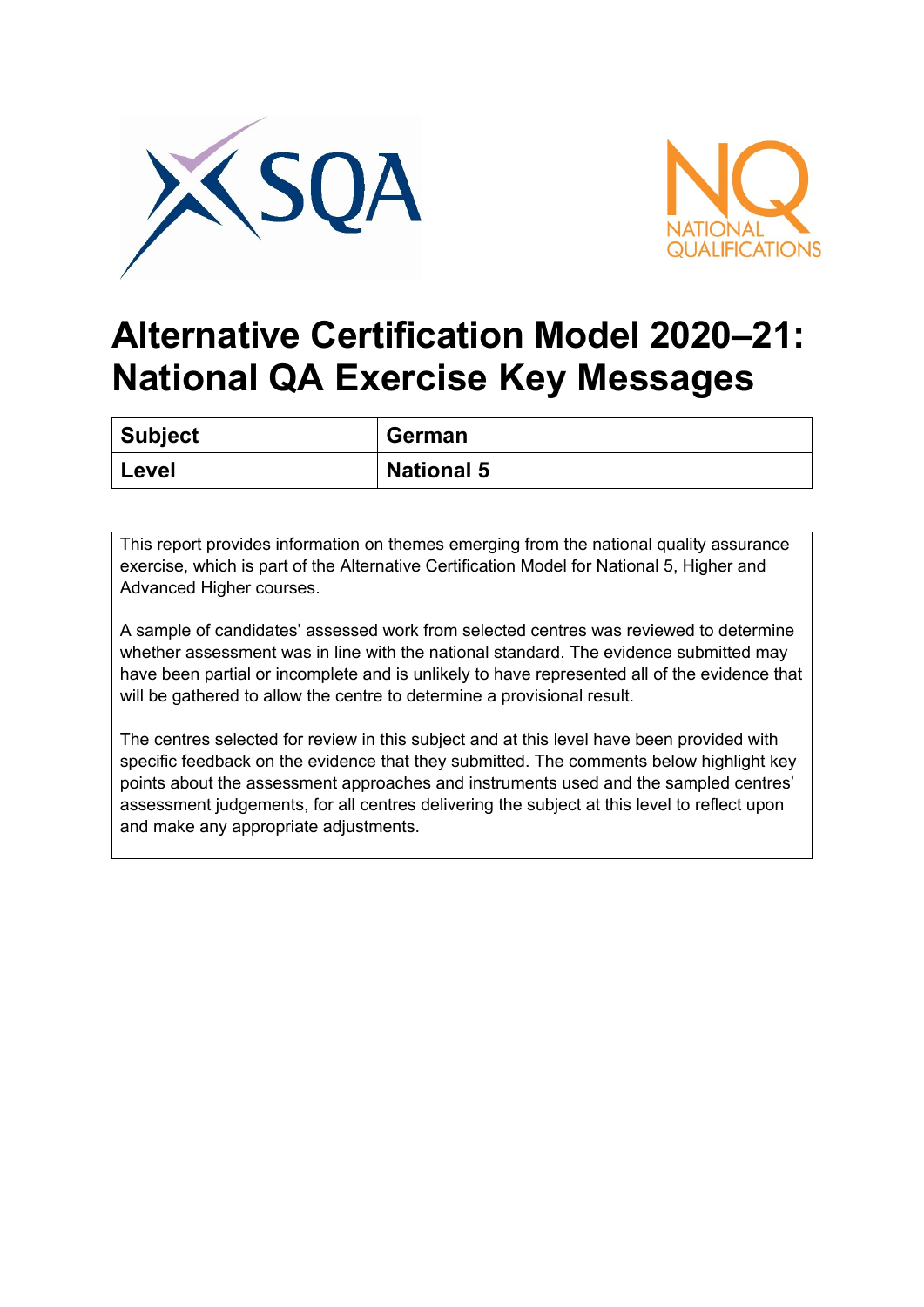## **Section 1: Comments on approach to assessment**

Most centres sent partial evidence of reading, writing, listening and/or talking performance for learners at National 5, with an explanatory note. A few centres sent full sets of evidence for all four skills for each candidate. Centres submitted a range of evidence, including the 2020–21 SQA question paper and commercial question papers.

A range of learner attainment was provided. One centre also submitted the Additional Assessment Arrangements for its candidates.

Most centres submitted Marking Instructions, proposed cut-off scores and evidence of internal moderation and quality assurance. It would be useful if centres submitted the listening transcript when submitting evidence, particularly for commercial papers.

The approaches to assessment used by all centres were deemed to be valid.

SQA guidelines say that past papers should not be used in their entirety. Furthermore, it is advised that centres use the most up-to-date versions of any SQA guidance. One centre used an older version of Marking Instructions for the talking performance which did not include the specific guidance on context, accuracy and language resource. It also did not include the 1-mark option for sustaining the conversation. The most up-to-date Marking Instructions can be found in the National 5 Course Specification document for Modern Languages, available here:<https://www.sqa.org.uk/sqa/47415.html>

Some centres provided information about their internal moderation and quality assurance procedures, including timelines and evidence of professional discussions, as well as how they reach judgements. This is particularly important when there is a difference of opinion on the marks awarded. Some centres worked with other schools and networks. This is an example of good practice and is particularly important for German, as there are many schools who only have one German teacher.

One centre had exemplary procedures and it was clear how rigorous the processes were within the centre. The centre submitted its school Internal Verification Policy, including a timescale of when assessments were completed, how they were marked, any comments about the level or the assessment and next steps. Marking Instructions were standardised based on candidate responses at local authority or network level and then reapplied it to the previous marking. The centre has sent the learner evidence to another centre for quality assurance, and the centre also included the moderator's comment. This common approach allowed for a high level of consistency and is a practice to be commended.

Cross-marking was strong in most centres and some centres used different coloured pens to mark the work. A couple of centres marked blind and compared their results, submitting evidence of their professional discussion.

Overall, all centres used valid assessment approaches.